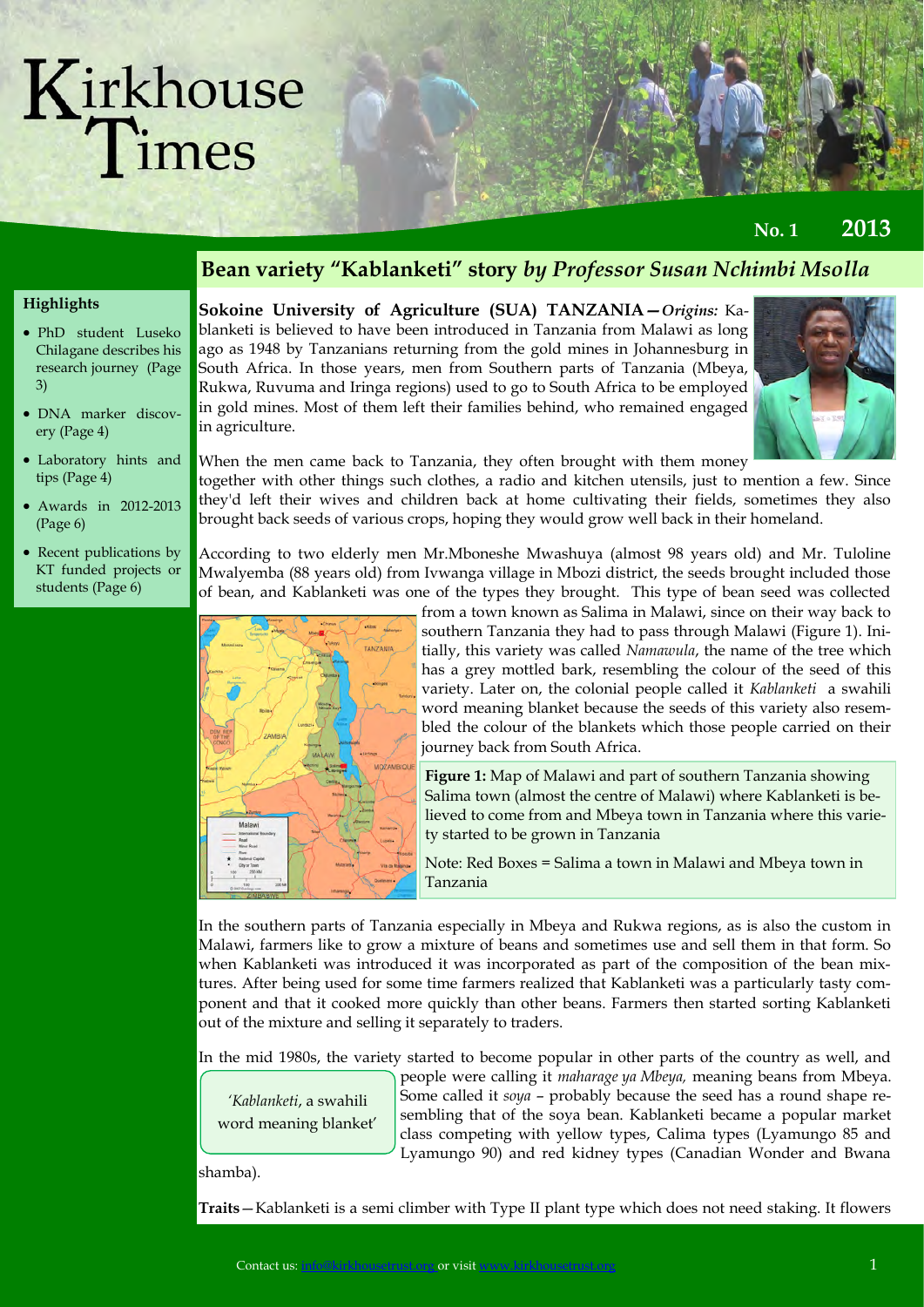**No. 1 2013**

#### **Bean variety "Kablanketi" story** *continued...*

32-35 days after planting and reaches maturity on average 74 days after planting. The most common version of Kablanketi has round seeds and is grey or purple mottled. There are other versions of Kablanketi that differ in seed shape and colour tone. Seed shapes include round and oval (elongated), and the colour of the seed can be grey, purple, brown or mottled (speckled) (Figure 2).

Kablanketi is appreciated for its fast cooking and good taste when cooked - both as dry bean or as a fresh bean (when the seeds have changed their colour but are not quite dry). The women food vendors in urban areas like this variety because they do not have to spend a lot of time cooking it and at the same time its preparation is less costly in terms of fuel usage. Despite all these good traits, **Figure 2:** Some types of Kablanketi however, Kablanketi plants are susceptible to most bean diseases,



so the variety is low yielding and its seed quality is sometimes poor. The average grain yield of Kablanketi is 500kg/ha.

**Improvement of Kablanketi—**Because of Kablanketi's fast cooking and other good culinary characteristics, the Bean Breeding Programme at Sokoine University of Agriculture started crossing it with the improved bean variety Rojo, which has good levels of disease resistance. A backcross breeding procedure was undertaken to improve Kablanketi for disease resistance, yield and plant type. Four backcrosses with Kablanketi were made followed by inbreeding, and a Participatory Variety Selection (PVS) exercise was then undertaken. The result of this programme was the release of two new varieties, namely Mshindi and Pesa. Mshindi has the same seed colour as Kablanketi (grey) while Pesa is red. The seed yield of Mshindi and Pesa is 1000-1500kg/ha.

In the current ABC project in Tanzania funded by the Kirkhouse Trust, Mshindi has been used as a recurrent parent in a

'The breeding goal is to introgress genes for resistance for diseases into Mshindi assisted by molecular markers (Marker Assisted Selection-MAS)'

programme aimed at developing multiple disease resistance bean varieties. This programme specifically deals with angular leaf spot (ALS), common bacterial blight (CBB), bean common mosaic virus (BCMV) and bean common mosaic necrosis virus diseases (BCMNV). The breeding goal is to introgress genes for resistance for these diseases into Mshindi assisted by molecular markers (Marker Assisted Selection-MAS). At present the project has generated some lines that combine the genes for resistance; the current effort is aimed at advanc-

ing these selection by inbreeding for further selection using both genotyping and phenotyping.

**Expectations from breeding—**The expectations from breeding is to produce at least two new bean varieties which carry genes for resistance for each of ALS, CBB, BCMV and BCMNV, while having the seed type and seed quality characteristics of Kablanketi. These varieties are being targeted for both the lowland (450- 1000masl) and mid altitude (1001-1500masl) areas of Tanzania.

*Acknowledgements—My deep appreciation goes to the two farmers Mr.Mboneshe Mwashuya and Mr. Tuloline Mwalyemba who volunteered to provide information about Kablanketi. I also thank Ms. Mary Ndimbo (PhD student at SUA) who assisted in connecting me with the farmers and in collecting information. My sincere appreciation goes to Kirkhouse Trust for giving me the chance to share this information in the Kirkhouse Trust Newsletter and also for continuous financial support for the ABC project activities at SUA.*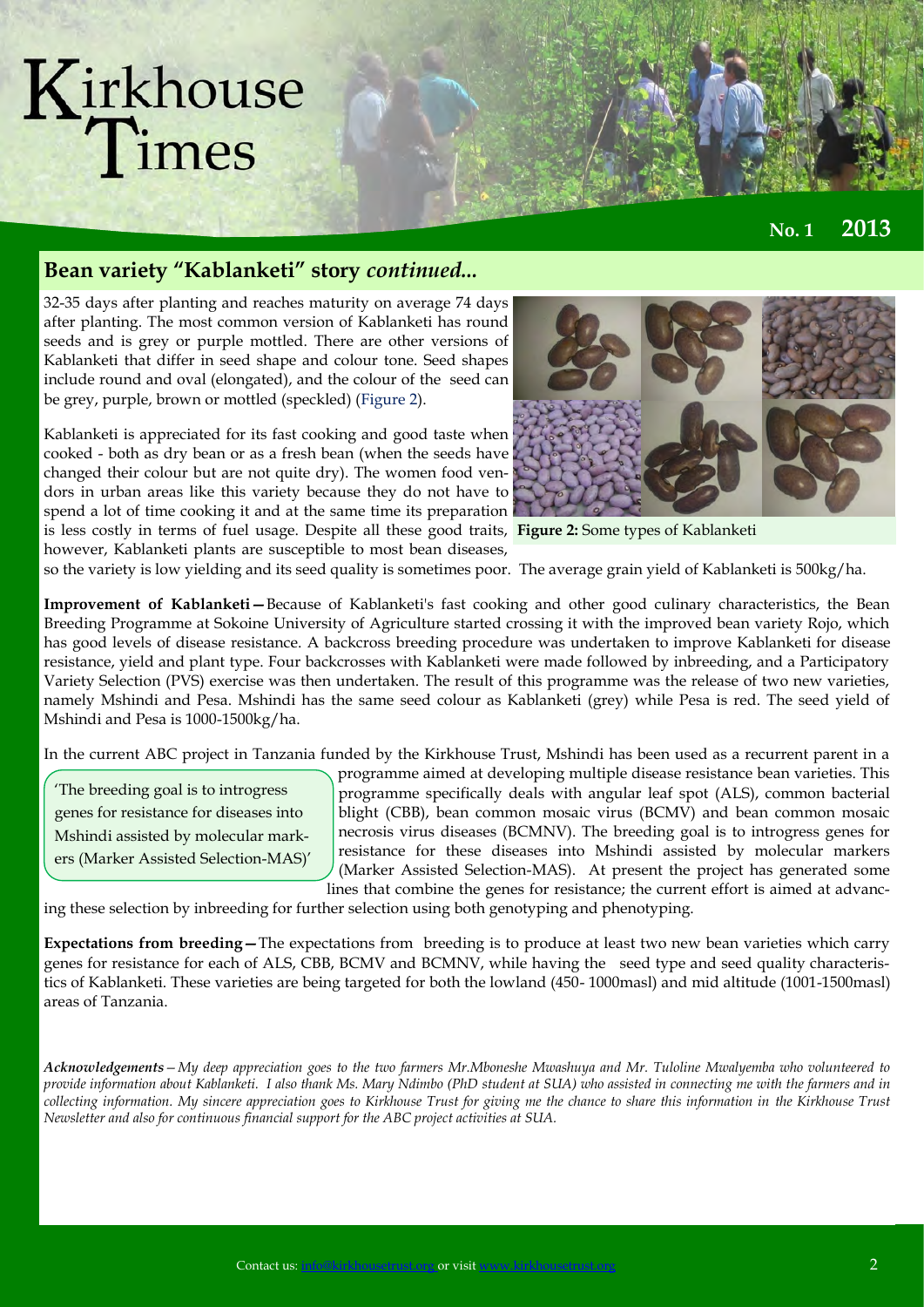**No. 1 2013**

### **A research journey** *by Luseko Amos Chilagane*

**Sokoine University of Agriculture (SUA) TANZANIA—**My research journey started back in 2008 when I was funded by KT to undertake an MSc in Crop Science at SUA as part of the SUA ABC Project "Use of marker assisted selection (MAS) to improve selection efficiency in breeding for resistance to major diseases of common bean in Tanzania".

Back then I had only limited experience in carrying out research and especially in the use of modern tools like MAS. Through my participation in this project I have now become much more confident in my field of research and was able finish my MSc in 2012 and then to move on to a PhD, carrying on with the project both as a student and as a researcher. Currently I see myself more as a researcher than a student thanks to the knowledge and expertise I have acquired

as a result of my participation in the project. As part of the ABC project we hold an annual meeting and training workshop, where we present project updates and progress over the year. Apart from meeting annually we never stop communicating during the rest of the year, raising whatever concerns we have and sharing our experiences with other members of the ABC consortium (Kenya, Rwanda and Uganda) and the project administration, which all helps to ensure that the project goes well.

During the course of my MSc I was offered the chance to go to US as a short term visiting scholar at University of Califor-



nia Davis (USA). This was a great opportunity for me to learn more, since there I was working in the laboratory with other scholars from US and elsewhere. My stay exposed me to what other scholars/scientists are doing, since we all did our research together in the same laboratory, troubleshooting technical problems together and learning from each other's research. In addition, I joined a UCD course "Applied Bioinformatics" which was offered during the time of my visit, and also benefited from a special program for marker discovery training facilitated by Prof Paul Gepts. This training helped me to gain knowledge in bioinformatics which is a key component of molecular breeding. I was able to explore the functionality of the Phaseolusgene database, which is a great tool for marker discovery and the design of alternative molecular markers that can be used in Africa (Page 4 'DNA Marker Analysis ').

Last year I was selected to participate in the "VI International Conference on Legume Genetics and Genomics" (VI ICLGG) held in India; this was my first participation in an international conference. Thanks to the confidence I had built up in myself as a result of taking part in the ABC Project, I felt able to present a poster, which was awarded a prize as the "Best Poster". This made me realize how every bit of what we are doing in the project is important, as I recalled that we had a session of poster presentation during one of our annual meetings in Tanzania, given by Robert Koebner. My poster was based on my MSc research work where I used molecular markers to incorporate three different genes for disease resistance into a particular market class of beans in Tanzania as part of the big project undertaken at SUA.



During my MSc work, I have come up with several ideas which have been incorporated into the current SUA project and will form the basis of my PhD program. This will be to use molecular tools to characterize the causative agent for angular leaf spot, a prominent disease of beans in Tanzania. During my MSc program, I was able to identify some resistant local accessions for this disease, and the idea will be to design markers for these resistances, so that we can readily pyramid them into our popular bean varieties.

*I* owe my sincerest thanks to Prof Susan Nchimbi–Msolla (Project leader), Prof Cornell Rweyemamu (Head of Department) and the KT *team at large for taking part in facilitating this research journey, I hope we will continue working together as we are doing and make a positive impact on bean production in Tanzania.*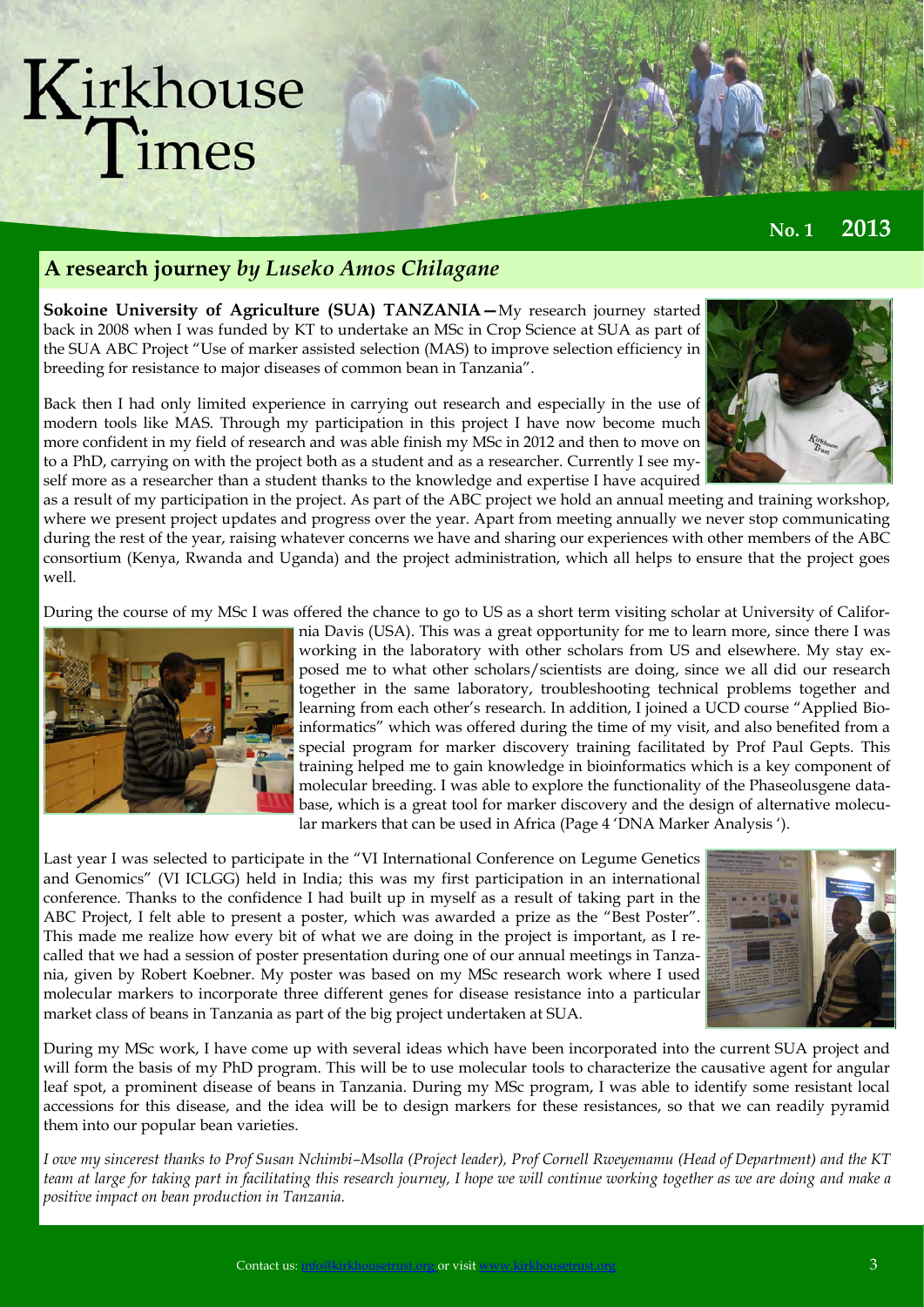**No. 1 2013**

### **DNA Marker Analysis Using the PhaseolusGenes Database** *by Tamara Miller*

**UC Davis CALIFORNIA—**The speed of hybrid selection during plant breeding can be greatly improved by using molecular markers which allow plants to be distinguished by the genes carried from either parent. For instance in a cross between parents resistant and susceptible to Angular Leaf Spot it would be helpful to be able to test the progenies and determine which carry the resistance genes so that only those carrying the resistance gene allele are grown to maturity.

If the parents have different DNA sequences, or polymorphisms, near the resistance gene those differences can be exploited to allow resistant plants to be distinguished from susceptible plants. A DNA marker linked to the resistance locus can be assayed using the Polymerase Chain Reaction so that plants carrying the resistance genes can be identified and carried forward



*Finding the DNA differences—*The first step in finding polymorphic markers between resistant and susceptible plants is to identify DNA differences between the parental plants at a locus closely linked to the resistance locus. In the case of making

'The speed of hybrid selection during plant breeding can be greatly improved using molecular markers ' crosses between ALS susceptible and resistant plants, the marker associated with the Phg-2 resistance locus (SN02) is the same sequence (monomorphic) between resistant and susceptible plants used in the ABC breeding programs. This makes it impossible to use the marker in a PCR to differentiate between progeny carrying either the resistant or susceptible Phg-2 alleles.

Since the precise location of Phg-2 in the common bean genome is not known, it is necessary to look for alternative polymorphic markers closely linked to SN02. The rationale for doing this is that since SN02 is located very near to Phg-2, then so will a marker closely linked to SN02 be near Phg-2.

*PhaseolusGenes database—*The PhaseolusGenes database has sequence and primer data for most published common bean and soybean markers; using this we can search for SN02, find the location of this marker along the G19833 common bean reference genome and locate candidate markers nearby. To use the PhaseolusGenes database to locate candidate markers, first navigate to [http://phaseolusgenes.bioinformatics.ucdavis.edu/ a](http://phaseolusgenes.bioinformatics.ucdavis.edu/)nd enter the name of the marker to be located in the search box on the upper right-hand part of the screen.

Use the following steps to locate and test markers near SN02 on the common bean sequence map:

- Enter 'SN02' into the search box in the upper right-hand corner of the screen.
- Click on the search result 'SN02'.

 $\rightarrow$  On the page listing published data for SN02, click the link, 'P. vulgaris v.1.0', under 'Blast this sequence' to find sequences in the G19833 reference genome with high similarity to SN02.

 $\Rightarrow$  Click 'browser' in the top search result.

 $\rightarrow$  After the genome browser loads showing the top 'track' with the SN02 locus (appears as a black bar at the very top of the browser), click on tracks below it to show SCAR, SSR, SNP or Indel markers surrounding SN02.

**HASEOLUSGENES** PhaseolusGenes **Figure 1:** PhaseolusGenes homepage

 $\Rightarrow$  To find sequences of the individual markers and the primers used to amplify them, click on their names.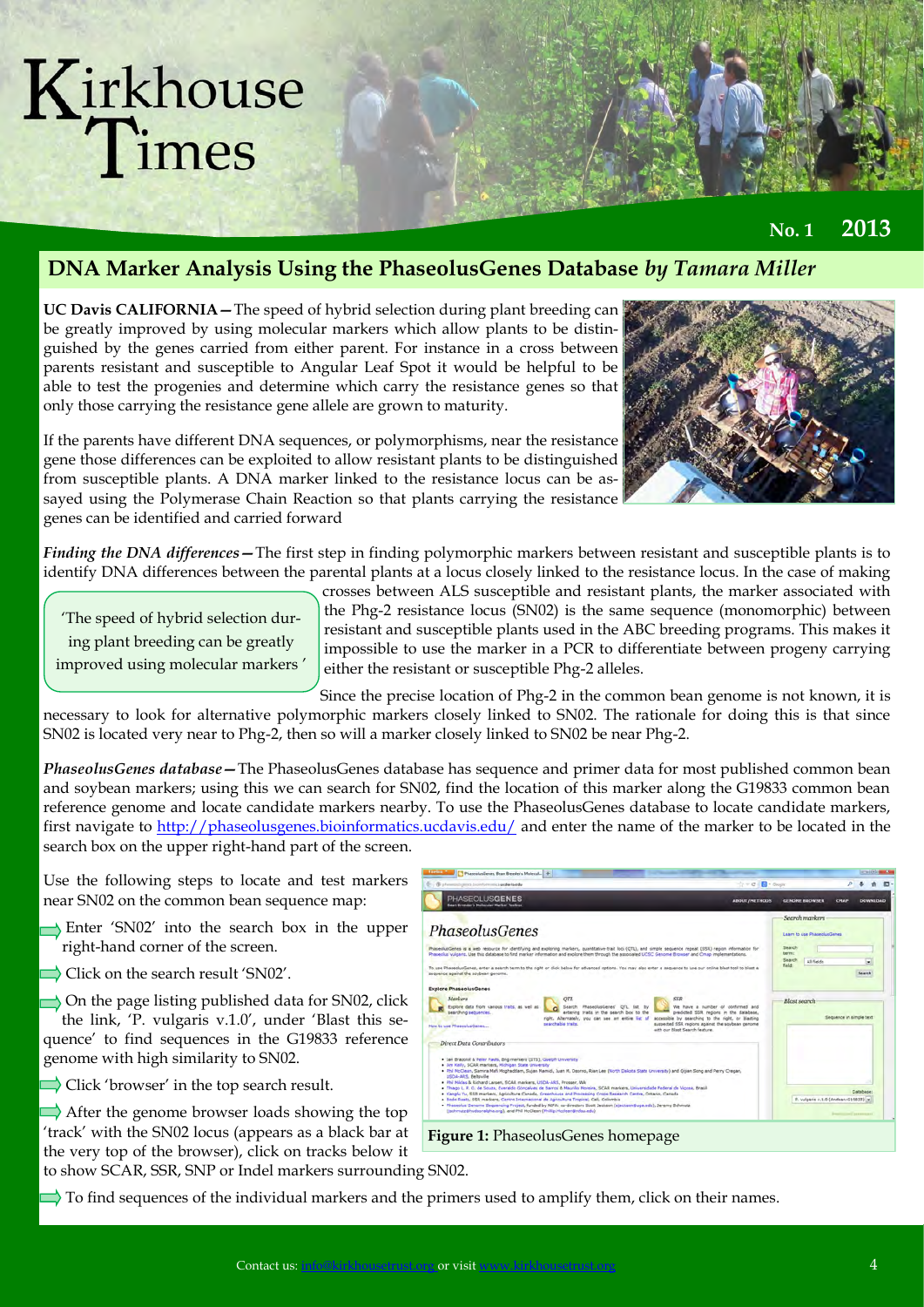### **DNA Marker Analysis Using the PhaseolusGenes Database** *continued...*

 $\rightarrow$  On the next page click the top most link next to 'Outside link', which leads to the data sheet for that marker.

Get the published primers from the marker data sheet and use them in a PCR using DNA from resistant and susceptible parents as the templates.

After PCR, run the amplification products on a 5% horizontal page gel to resolve the fragments, and note whether the DNA from the resistant parent is a significantly different sized product compared to that of the susceptible parents.



**Figure 2:** Genome browser showing the SN02 locus

*Testing the primers—*Published primers used to amplify markers from different parental DNA may not always result in robust amplification because the primer sequences may not match the target sequences with 100% similarity. If PCRs do not produce amplification after the first test, touchdown PCR may be used. Here rather than using multiple tubes each with a different cycling parameter (gradient PCR), a single tube is used and multiple cycles are programmed to run at incrementally lower temperatures. This ensures that the first hybridization/amplification will be between reactants with the greatest complementarity which will out compete any non-specific hybridization which may occur at sub-optimal temperatures.

Once at least one polymorphic marker between parents is found, progenies resulting from crosses between the parents can be screened at the seedling stage and plants with the marker allele corresponding to the resistant parent can be kept while those carrying the allele from the susceptible parent are discarded.

#### **Laboratory hints and tips**



#### **Does your Lab have equipment which could be brought back into productive service with a little attention?**

Nicholas Olango, a PhD student at NaCRRI Uganda, successfully repaired a Dixons autoclave. This had a corroded element (left, top) and following consultation with the Kirkhouse Trust and the manufacturers, a replacement element was sent out and successfully fitted (left, bottom).

Well done Nicholas, your actions saved  $£1300$  – the price of a replacement – and the potential delays and disruption associated with waiting for new items to be approved, purchased and dispatched.

For PCR, it is encouraging that many of the labs have been dividing the 20µl reaction AccuPower PCR premix into 2 x 10µl reactions. This doubles the number of tests that can be performed without loss of resolution. Additional PCR tubes are supplied by KT in order to do this.